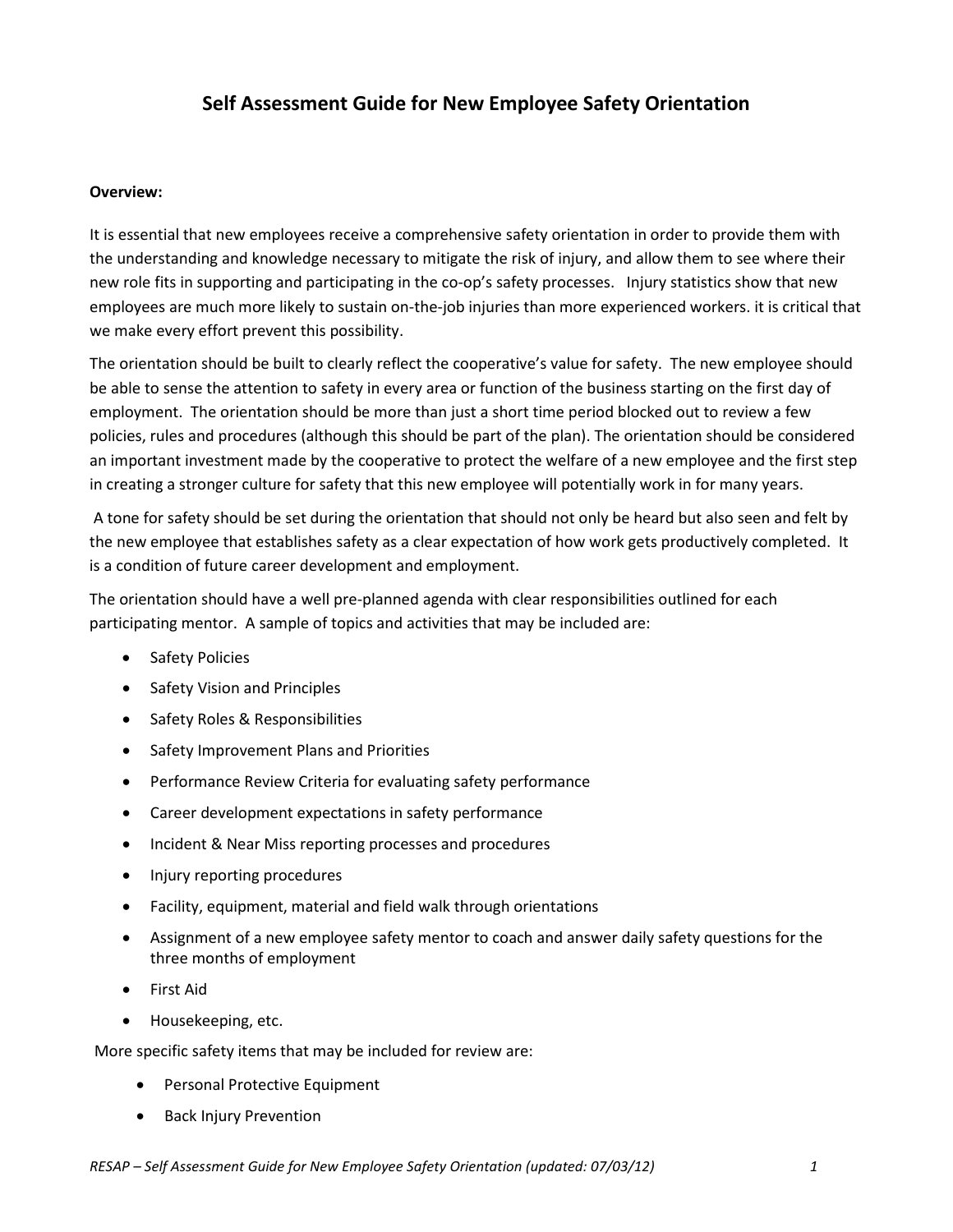- Hazard Communications
- Hazardous Assessment and Identification processes
- Radio Communications
- Vehicle Safety Rules/Regulations

There should also be pre-planned follow-up safety feedback sessions between the new employee and the appropriate co-op leader to specially answer safety related questions, address concerns, solicit input and strengthen working relationship between leaders and the new employee with the expressed purpose to strengthen teamwork and the culture that relates to safety.

It is important to document the safety orientation as well as any other safety training.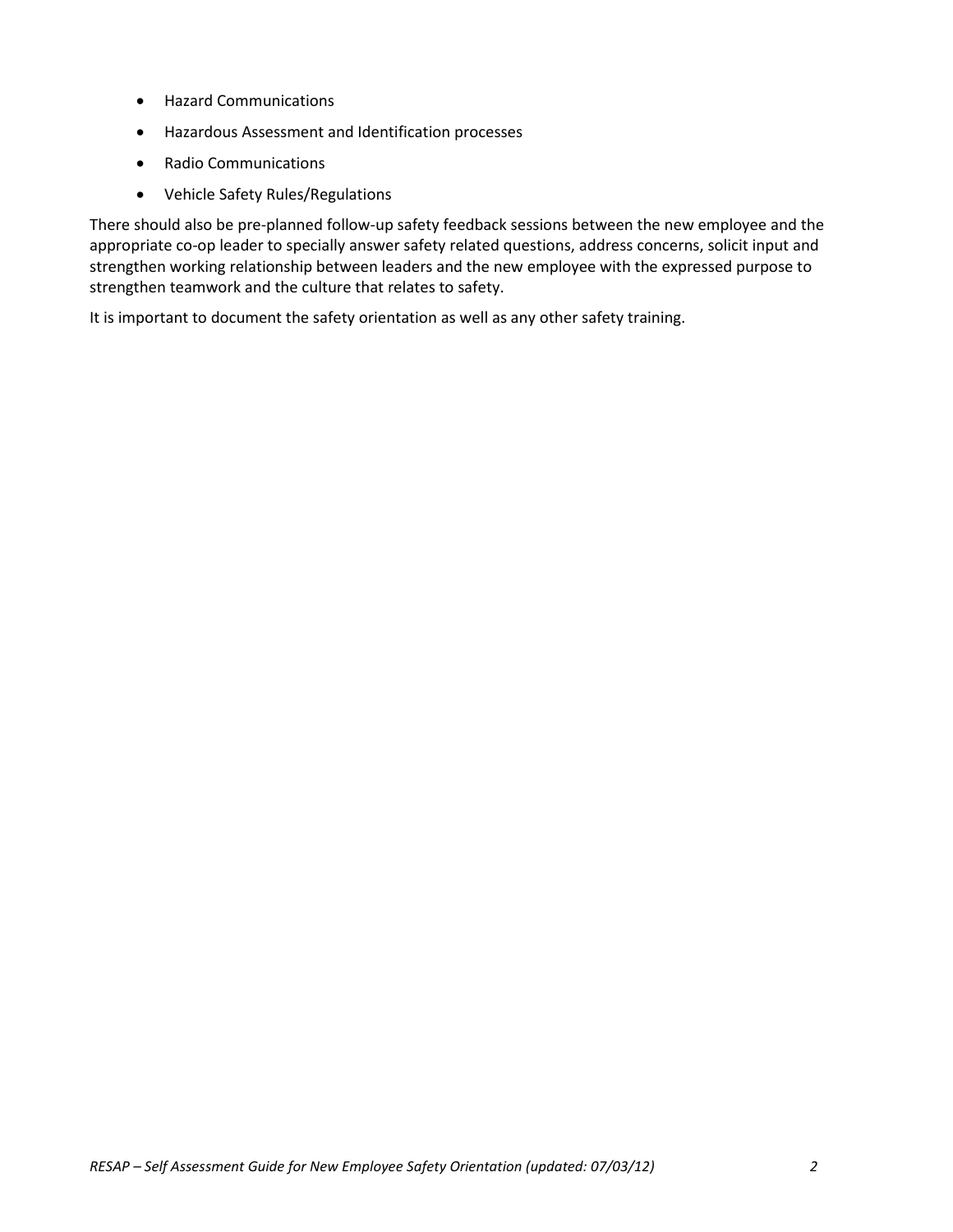| Evaluation Matrix - New Employee Orientation on Safety |                |                                                                                                                                                                                                                                                   |  |
|--------------------------------------------------------|----------------|---------------------------------------------------------------------------------------------------------------------------------------------------------------------------------------------------------------------------------------------------|--|
| <b>Evaluation</b>                                      | #              | <b>Attributes</b>                                                                                                                                                                                                                                 |  |
|                                                        | $\mathbf{1}$   | A comprehensive new employee orientation(s) is conducted for safety                                                                                                                                                                               |  |
|                                                        | $\overline{2}$ | The orientation sets the tone for safety being core value of the organization                                                                                                                                                                     |  |
|                                                        | 3              | An adequate amount of time and effort is pre-planned and allotted to safety                                                                                                                                                                       |  |
|                                                        | 4              | The schedule is pre-planned with designated roles and responsibilities that align to clear<br>objectives established for a new employees and safety                                                                                               |  |
|                                                        | 5              | A safety mentor is assigned to a new employee to guide and support on safety related issues<br>through the first several months of employment                                                                                                     |  |
|                                                        | 6              | HR procedures that support safety are thoroughly explained (i.e. performance review criteria<br>to evaluate safety performance, safety performance expectations evaluated for future career<br>development opportunities and/or promotions, etc.) |  |
|                                                        | $\overline{7}$ | Safety improvement plans and priorities are explained                                                                                                                                                                                             |  |
|                                                        | 8              | The co-ops safety vision and principles are thoroughly reviewed                                                                                                                                                                                   |  |
|                                                        | 9              | The co-op Safety Policy(s) and expectations are thoroughly reviewed                                                                                                                                                                               |  |
|                                                        | 10             | The co-ops pause or stop work policy for observed unsafe situations or conditions is<br>thoroughly explained                                                                                                                                      |  |
|                                                        | 11             | A facility and/or field safety walk through is conducted to familiarize the employee with safety<br>issues and appropriate behaviors                                                                                                              |  |
|                                                        | 12             | Safety meetings participation and expectations are fully explained                                                                                                                                                                                |  |
|                                                        | 13             | Appropriate Personal Protective Equipment is issued, and its proper application and use is<br>reviewed                                                                                                                                            |  |
|                                                        | 14             | Apprentice program participation is explained                                                                                                                                                                                                     |  |
|                                                        | 15             | Hazard identification and reporting process is thoroughly explained                                                                                                                                                                               |  |
|                                                        | 16             | Expectations in completing all necessary safety forms is explained                                                                                                                                                                                |  |
|                                                        | 17             | Hazardous operations such as working around power lines, confined spaces,<br>trenching/shoring, work zone protection, lockout/tag-out are thoroughly discussed                                                                                    |  |
|                                                        | 18             | Appropriate OSHA compliance requirements are discussed                                                                                                                                                                                            |  |
|                                                        | 19             | First Aid, CPR and AED training requirements are explained                                                                                                                                                                                        |  |
|                                                        | 20             | Employees were familiarized with the location and proper use of safety equipment (i.e. first<br>aid kits, fire extinguishers, AED, etc.)                                                                                                          |  |